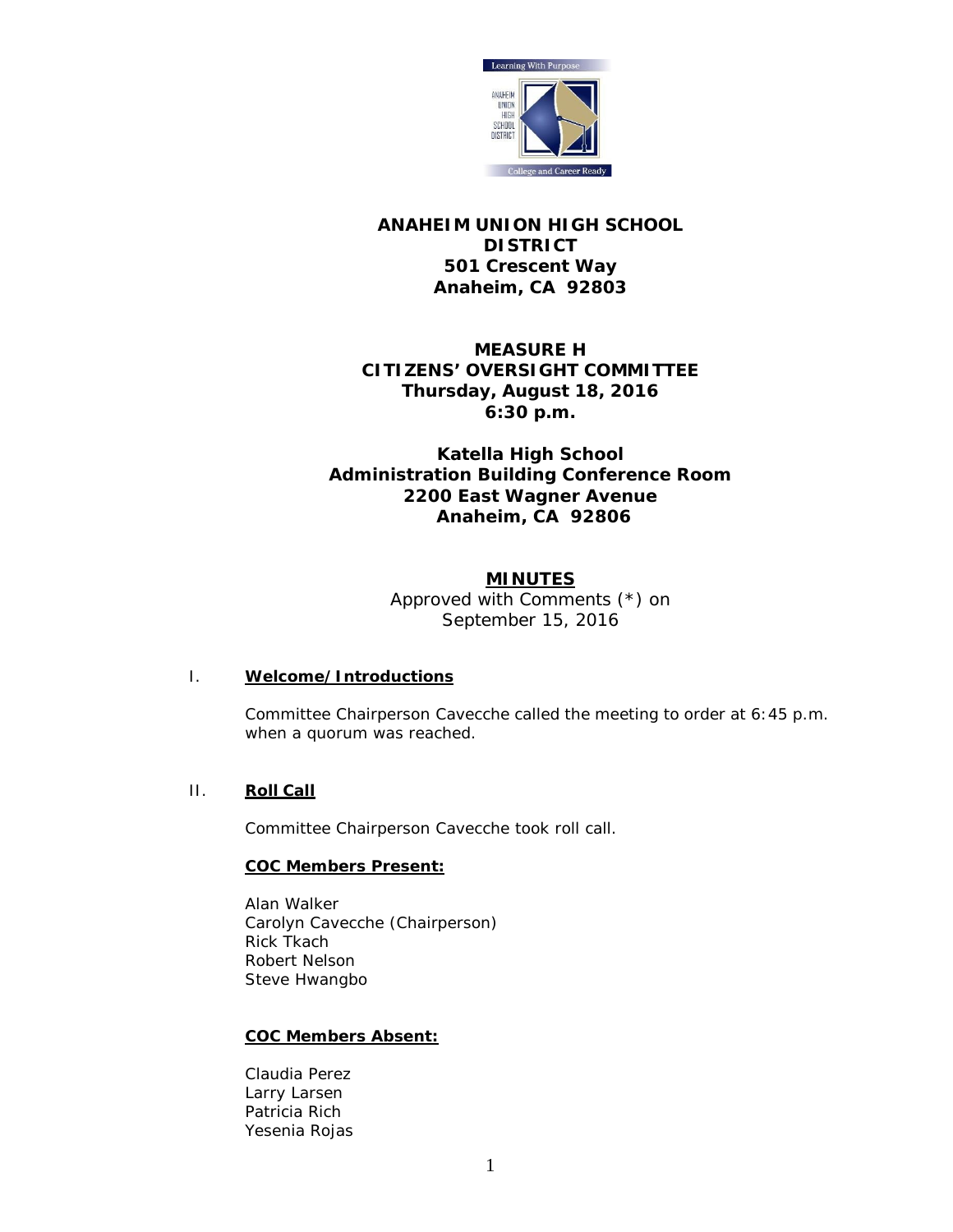## **Resigning COC Member:**

Jesse Cervantes - *(\*) Resigned from the COC on August 8, 2016*

### **AUHSD Staff and Consultants Present:**

Bruce Saltz Jennifer Root Patricia Neely Richard Brand Rochelle Atwood

### III. **Adoption of Agenda and Approval of Minutes**

Committee member Steve Hwangbo made a motion that was seconded by member Robert Nelson to:

- Adopt the agenda of the August 18, 2016 COC meeting
- Approve the minutes of the May 19, 2016 COC meeting

All committee members agreed and the agenda was adopted and the minutes were approved.

### IV. **Public Comment**

There were no public comments.

## V. **Staff Update on Measure H Program**

Richard Brand presented an update of the Katella High School DROPS Site Improvement project which is under construction and is approximately 35% complete. He explained the funding, budget, phasing of the work and the schedule. The scope of work was revisited with a focus on the detention/infiltration tank piping which is on site. The purpose of this piping, and the overall system as one of the premier components of the DROPS grant and curriculum, were discussed.

The planning of the Dale Junior High School's modernization and new construction project with its complex funding scenarios was discussed with the committee.

Also discussed were the Cypress High School Site Improvement Project which is in its planning phase, the completion of the  $2<sup>nd</sup>$  wave of  $21<sup>st</sup>$  Century furniture implementation and upcoming Measure H projects as follows:

- Oxford Academy STEAM Building Phase 1
- Oxford Academy Security Fencing, Cameras and Locks Phase 2
- Brookhurst JHS Fencing and Site Drainage Improvements
- District Office Security Measures
- Kennedy HS Parking Lot Improvements
- Savanna HS Parking Lot Improvements
- Security Site Fencing/CCTV Systems Start of Implementation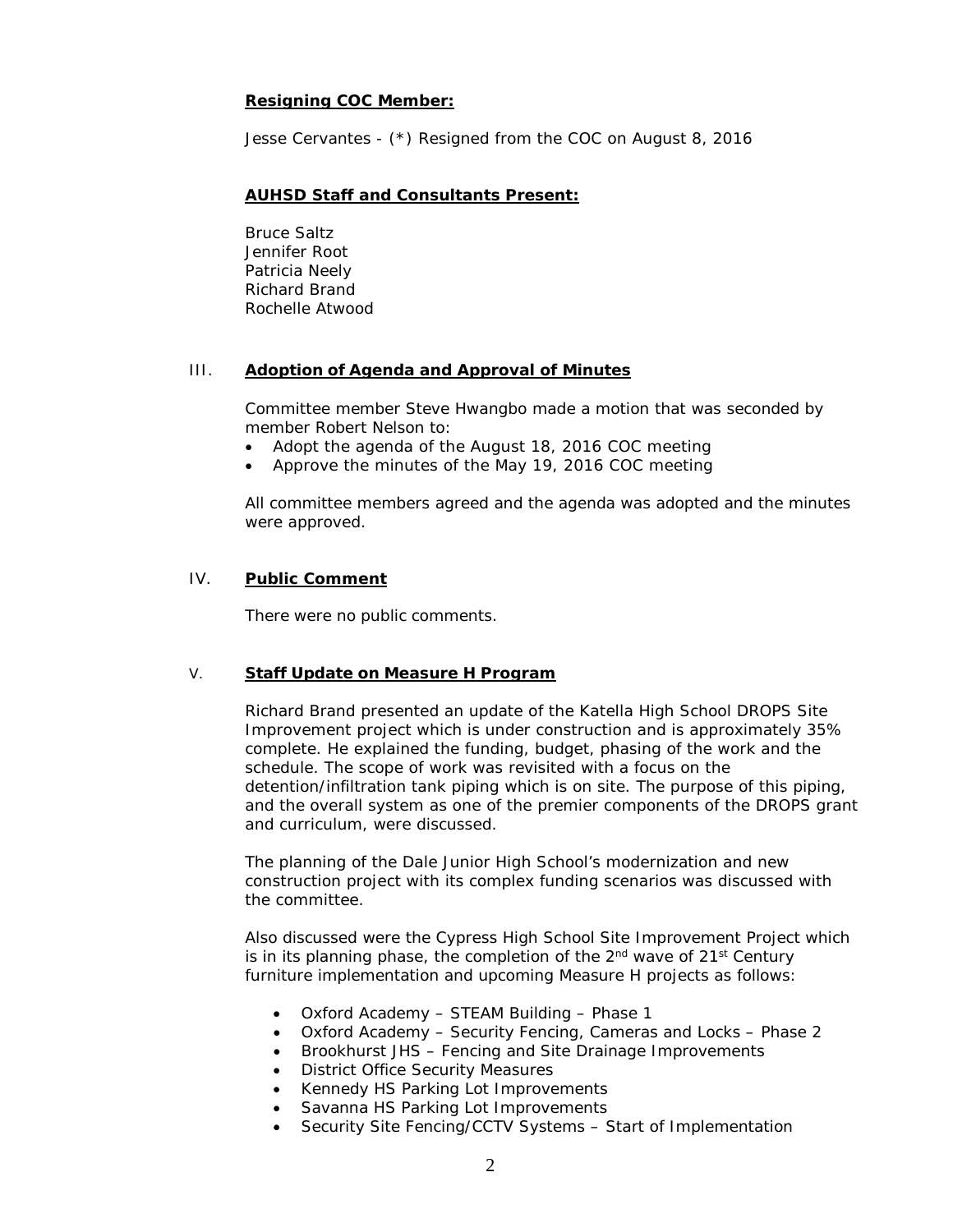Chairperson Cavecche requested that all project specific budget information be presented in a simpler format and that the commitment log be submitted as an appendix to the report.

Bruce Saltz gave an update on bond expenditures through June 30, 2016.

Upon addressing all items on the agenda, the committee proceeded to tour the Katella/DROPS Site Improvement project to observe the progress of the work and to learn about the special features of the project. The committee enjoyed learning about the school's science curriculum component which is linked to the DROPS grant that is being funded by the State Water Board.

## VI. **Discussion/Information Items**

### Bylaws

The committee reviewed the "draft" Independent Citizens' Oversight Committee bylaws ("Bylaws"). The Bylaws were approved with a change in section 9 to read, "Any amendment to these bylaws shall be approved by a majority vote of the Citizens' Oversight Committee". Committee member Steve Hwangbo made a motion that was seconded by member Robert Nelson to approve the Bylaws.

### Removal of Appointed Members from the Committee

Committee member Steve Hwangbo made a motion that was seconded by member Robert Nelson to have the Citizens' Oversight Committee recommend to the Board of Trustees of the Anaheim Union High School District the removal of appointed members:

- Mr. Jesus Cervantes *(\*) Resigned from the COC on August 8, 2016*
- Ms. Claudia Perez
- Ms. Yesenia Rojas

The board item will appear on the September 8, 2016 Board agenda for action.

### Citizens' Oversight Committee Annual Report

Chairperson Cavecche requested that a draft of the Annual Report be tabled for review and discussion at the COC meeting of September 15, 2016.

## VII. **Review Future Meeting Dates**

The committee agreed to meet again on September 15, 2016 at 6:30 p.m., at the District Office and on November 17, 2016 at 6:30 p.m. at the District Office.

### VIII. **Items for Upcoming Meetings**

### COC Annual Report

In the near future, the committee will be fulfilling its duties to inform the public of the committees' proceedings and activities for the year. The annual report will be presented to the Board of Trustees in public session at a regular Board meeting. The annual report will be posted on the Blueprint for the Future website under the Citizens' Oversight Committee tab.

A draft of the Annual Report will be presented to the committee for review and comment. No other presentation will be made or report given to the committee